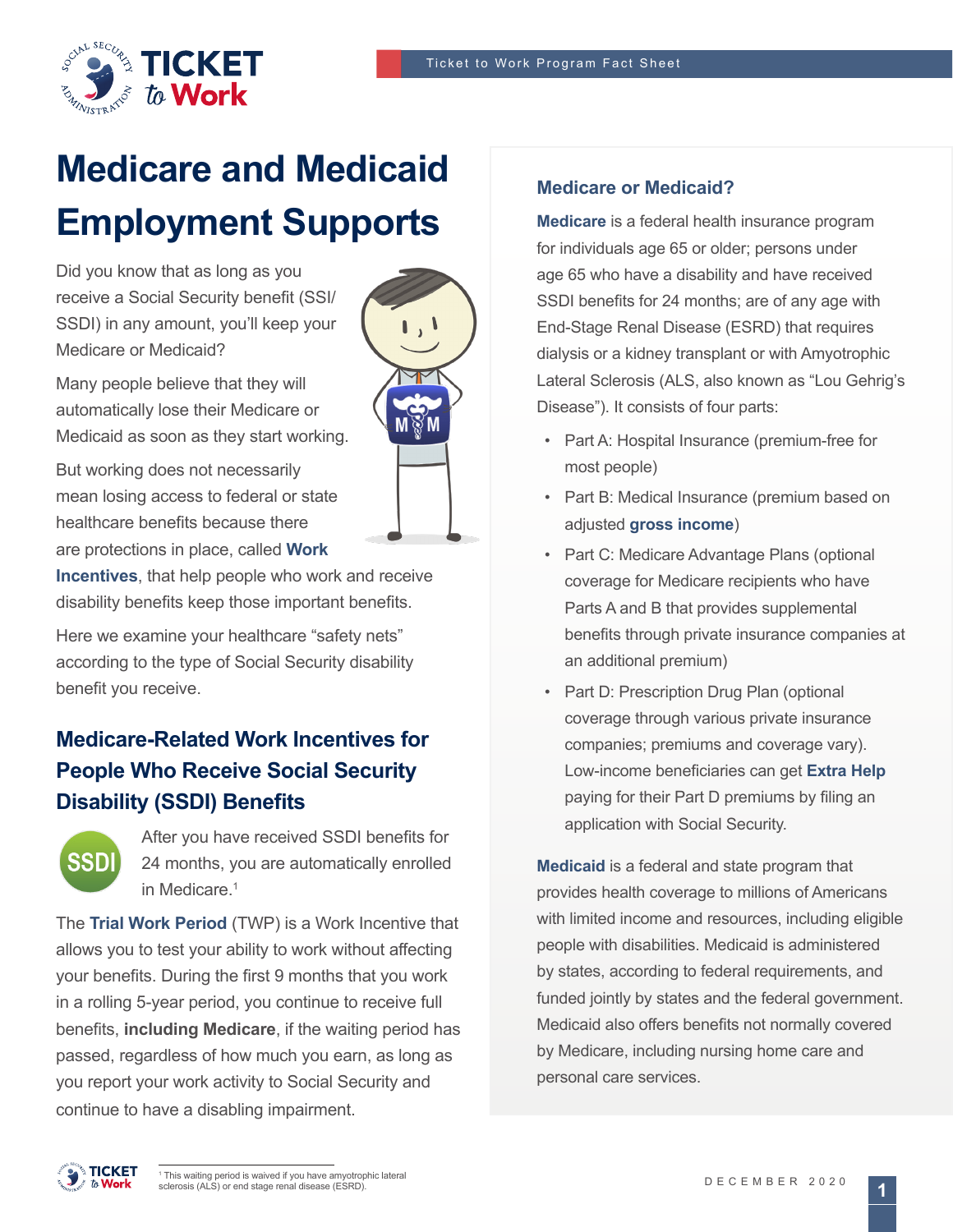After the TWP ends, the **[Extended Period of](https://www.ssa.gov/disabilityresearch/wi/extended.htm)  [Medicare Coverage](https://www.ssa.gov/disabilityresearch/wi/extended.htm)** (EPMC) begins. This Work Incentive provision, also known as **Continuation of Medicare Coverage** allows most beneficiaries, who have not medically improved, to continue their Medicare coverage for at least 93-months (more than 7 years) after the TWP ends, even if they no longer receive SSDI payments because they are working at the Substantial Gainful Activity level. These healthcare benefits will include:

- Premium-free Hospital Insurance (Part A).
- Supplemental Medical Insurance (Part B), if enrolled.
- Prescription Drug coverage (Part D), if enrolled.

After premium-free coverage ends due to income from work, you can buy continued Medicare (Parts A and B) by using another Work Incentive called **[Medicare for People with Disabilities Who Work](https://www.ssa.gov/redbook/eng/ssdi-only-employment-supports.htm)**.

You are eligible if:

- You are not yet age 65.
- You continue to have a disabling impairment (you have not medically improved).
- Your Medicare stopped due to income from work.

If you qualify, your state may help you pay your Medicare premiums. In some cases, **[Medicare](https://www.medicare.gov/your-medicare-costs/get-help-paying-costs/medicare-savings-programs)  [Savings Programs](https://www.medicare.gov/your-medicare-costs/get-help-paying-costs/medicare-savings-programs)** may also pay Medicare Part A (Hospital Insurance) and Medicare Part B (Medical Insurance) deductibles, coinsurance and copayments if you meet certain conditions, such as your age, the amount of income and resources you have and if you already receive medical assistance from your state.

Contact your **[State Medicaid Program](https://www.medicare.gov/Contacts/)** to see if you qualify for a Medicare Savings Program in your state.

#### **What is substantial gainful activity?**

Social Security uses the term "substantial gainful activity" (SGA) to describe a level of work activity and earnings. If you receive SSDI, Social Security uses SGA to decide if your eligibility for benefits continues after you return to work and complete your TWP. Social Security generally compares your monthly earnings to set amounts, known as **[earnings thresholds](https://www.ssa.gov/oact/cola/sga.html)**, to evaluate if your work activity is SGA.

## **Medicaid-Related Work Incentives for People Who Receive Supplemental Security Income (SSI) Payments**



Unlike Medicare, there is no waiting period for Medicaid. In most states, if you are approved for SSI, you will

receive benefits automatically through Medicaid, as SSI's income and asset limits mirror that of Medicaid's. However, a few states require you to complete a separate application process for Medicaid benefits because those states make their own Medicaid determinations.

After you start working, your Medicaid coverage can continue, even if your earnings (alone or in combination with your other income) become too high to receive SSI. Under the **[Continued Medicaid](https://www.ssa.gov/disabilityresearch/wi/1619b.htm)  [Eligibility](https://www.ssa.gov/disabilityresearch/wi/1619b.htm)** Work Incentive (Section 1619(B)), you may qualify for continued Medicaid coverage when your SSI payments stop if you:

- Have been eligible for an SSI benefit for at least one month.
- Continue to be disabled (have not medically improved).



**2**